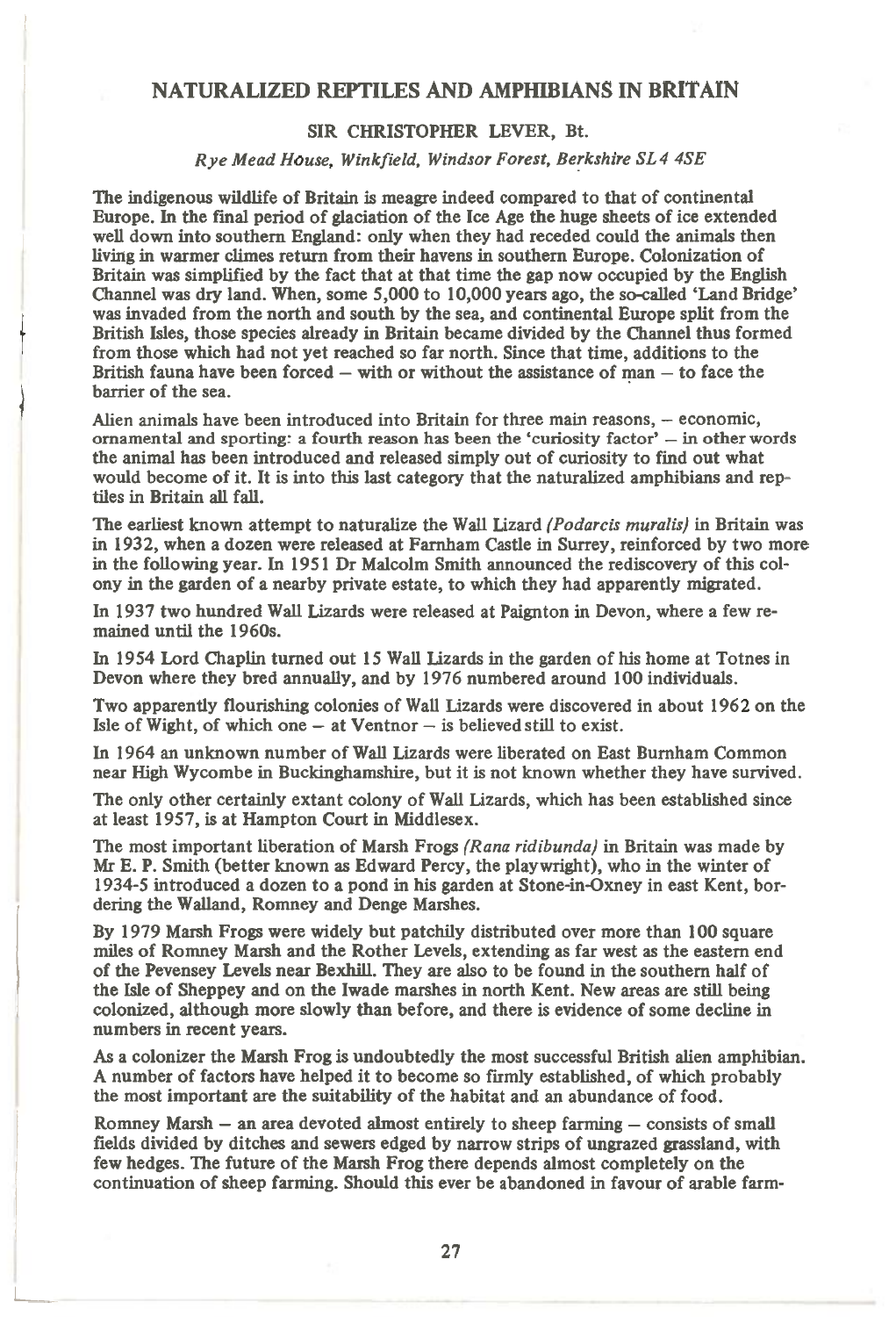ing, which would entail the in-filling of the waterways and their replacement by hedges, the Marsh Frogs would almost certainly soon become extinct.

It is conceivable that the Edible Frog *(R. esculenta)* inhabited southern England during the climactic optimum around 4,000 B.C., although no fossil evidence has so far been discovered to support this theory. Edible Frogs may well have been brought to Britain by Roman gourmets together with the Edible Dormouse *(Glis glis),* but there is no reason to suppose that either ever escaped or were released into the countryside.

Edible Frogs are known to have been established at Foulmere Fen in Cambridgeshire at least by the 1770s, but no evidence exists to show how they arrived there.

The earliest recorded introduction of Edible Frogs into Britain was in 1837, when Mr George Berney imported both frogs and spawn from Paris to his home at Morton near Norwich in Norfolk.

In 1853 Mr Alfred Newton, F.R.S., discovered a colony of Edible Frogs between Thetford and Scoulton, also in Norfolk, where they were said to have been established since at least 1820. Twenty-three years later Newton and Lord Walsingham found another colony at Stow Bedon in the same area, which had apparently been in existence for over a decade.

Between 1840 and 1910 many introductions of Edible Frogs were made in various parts of England (as well as at least one in Scotland), some of which may still survive today.

Most of the more recent introductions have taken place in and around the London area. From 1929-1961 Edible Frogs were to be found in a number of gravel pits at Ham in Surrey, from where they spread to Twickenham, Teddington and Sudbrook and Richmond parks. A colony on Esher Common, dating from before 1958, may still survive.

In north London Edible Frogs were established in various ponds on Hampstead Heath between 1939 and 1965. In 1948 colonies of over 100 were discovered in the two Highgate Ponds and in Viaduct Pond. Other metropolitan and suburban populations have existed in Epping Forest, and at Walthamstow, Snaresbrook and Leytonstone.

In view of the many colonies which have been established in the past, it is surprising that so few are certainly extant today; in 1976, when the author was gathering material for his book on naturalized animals in Britain, only eight colonies (3 in Norfolk, 4 in Sussex, and one in Surrey) were known definitely to exist; there may well, however, be other so-far undocumented populations in other parts of the country.

What is believed to be the only extant colony of European or Green Tree Frogs *(Hyla arboreal* in Britain was discovered in 1962 in a small pond on the edge of the Beaulieu Abbey Estate in the New Forest in Hampshire, where it has apparently existed for some 70 or 80 years. The entire colony is believed to number only about a dozen to twenty individuals, but this seems enough to maintain a viable population. The pond, which measures about 80 feet in diameter and is surrounded on three sides by low trees and shrubs, is in an exposed position on the top of a hill; the water, which dries out in late summer, normally is around 2-4 feet deep, and in hot weather is noticeably warm to the touch, which may help to explain the success of this apparently unique colony.

Two possible reasons have been advanced for the failure of other introductions of Tree Frogs in Britain; firstly, some are believed to have been made with the stripeless Tree Frog *(H. meridionalis)* from southern Europe and North Africa, to which our climate would clearly be inimical; secondly, many of the introductions have apparently been predominantly of males; Tree Frogs are usually collected at their breeding ponds, where the males remain for most of the breeding season, whereas the females only appear to deposit their eggs, and then depart. Thus for much of the year the population of a pond is largely male.

In 1967 a number of African Clawed Toads *(Xenopus laevis)* were released by Mr Frank Boyce in some ponds on the cliffs at Brook near Freshwater on the Isle of Wight, where within a decade they had increased to between 40 and 50 individuals. The success of this